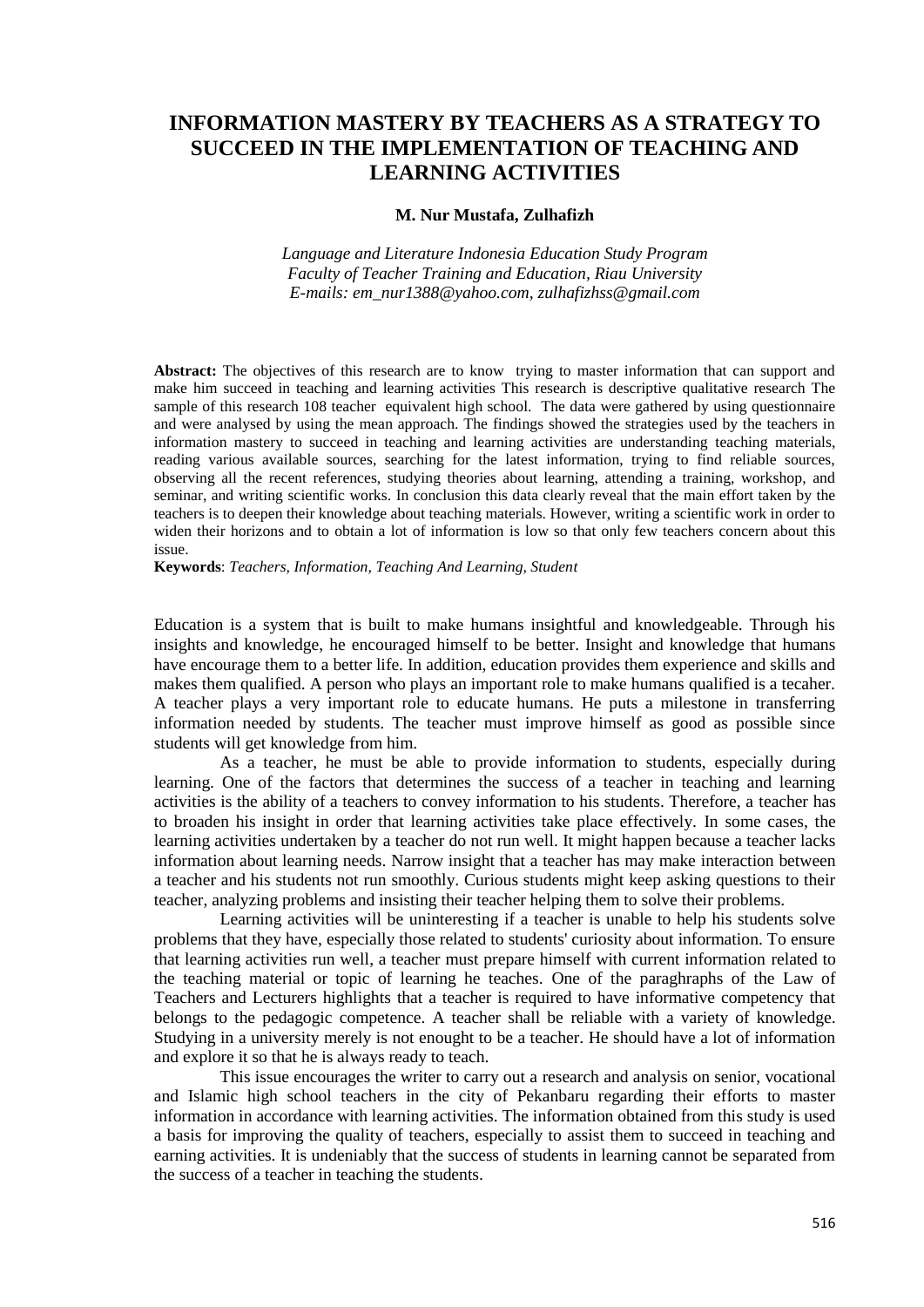A teacher must take the best action for his students. He can motivate his students to be good individuals. As an educator, he has a moral responsibility for his students. He also should encourage his students to keep learning and working and make them skillful through a long processes. Mizell (2010: 13) and EOCD (2009: 48) said that a teacher must participate in the development of his students. Such participation aims to enhance the quality of students.

A teacher must be able to educate students and have a sense of responsibility to develop his students (Hamalik, 200 2: 43) and (Muhaimin, et al, 1996: 54). These responsibilities encourage a teacher to be able to work professionally in doing his duties. For this reason, Hamalik reviewed from the point of view of the teacher that in order to guarantee this step the teacher should master information both theoretically and conceptually. In this case, a teacher should master various information to support his knowledge. An Nahlawi (1995: 170) emphasizes that a teacher must keep broadening his insight and knowledge since development of students may not run well because the teacher does not master and has a sufficient of knowledge.

A teachers who has broad information quality can encourage the success of learning. Rivaie (2011: 62) said that one of the determinant factors in successful teaching and learning is the quality of a teacher. Henard  $\&$  Ringuet (2008: 4) stated that various information possessed by teachers can enhance the quality of teaching and learning, students, learning and teacher's satisfaction. A teacher should have broad knoledege, especially knowledge relating to teaching and learning activities and materials. Students may know more than their teacher does. However, a teacher is commonly believed to know more than students.

A teacher that has weak knowledge and narrow insight may make him difficult to convey ideas in teaching and learning activities. Kamamia, Ngugi, & Thinguri (2014: 644) said that teaching and learning process may fail, but broad insight can enrich and assist him. Lack of knowledge can obstruct the relationship and interaction between teachers and students. On the other hand, broad knowledge can establish a communicative interaction. The issue of mastering information and knowledge or insight has a broad impact on the success of the teacher in teaching.

Having informative competence makes a teacher more confident and the competence is very important in learning activities (Windschitl, 2004: 9 & 11). A teacher must explore various sources and keep learning to improve his insight in order not to be left behind. The world continues to develop. A teacher should keep learning in order that his knowledge develops more and more. Accessing information, nowadays, is much easier than that in the twenty-five years ago.

Rosenshine (2012: 13) said that a teacher can enrich or improve the information mastery by conducting a research. Such research will connect theory to the experience gained in the research. The research needs to be carried out because it can build other skills of the teacher. In addition to increasing knowledge and knowledge, writing skills of the teacher can also increase. The teacher can also review the knowledge he has and find out new concepts. The concepts he formulated can help him to carry out teaching and learning activities, especially in explaining his lssons and solve various problems.

## **Method**

The approach used iin this study is the descriptive qualitative approach that emphasizes the numerical data obtained. The data, then are analyzed and interpretated to describe various elements related to the research findings. The main instrument used to collect the data is a questionnaire. There are eight important points on which the research analysis is based. This instrument is distributed at senior, vocational and Islamic high schools in Pekanbaru.

The number of the sample is 108. They are senior high teachers that are asked to answer questions written in the questionnaire. The teachers are from 6 high schools; 2 senior high schools, 2 vocational high school and 2 Islamic senior high schools. Data are analyzed by observing each item of questionnaire that has been filled in by the respondents. The analysis also uses the descriptive and correlation statistical approach. The approah is used to find out data on the average of activities carried out by the respondents and the relationship of each item to the mastery of information by the teachers of high schools in the city of Pekanbaru.

#### **Results and Discussion**

**Understanding Various Teaching Materials**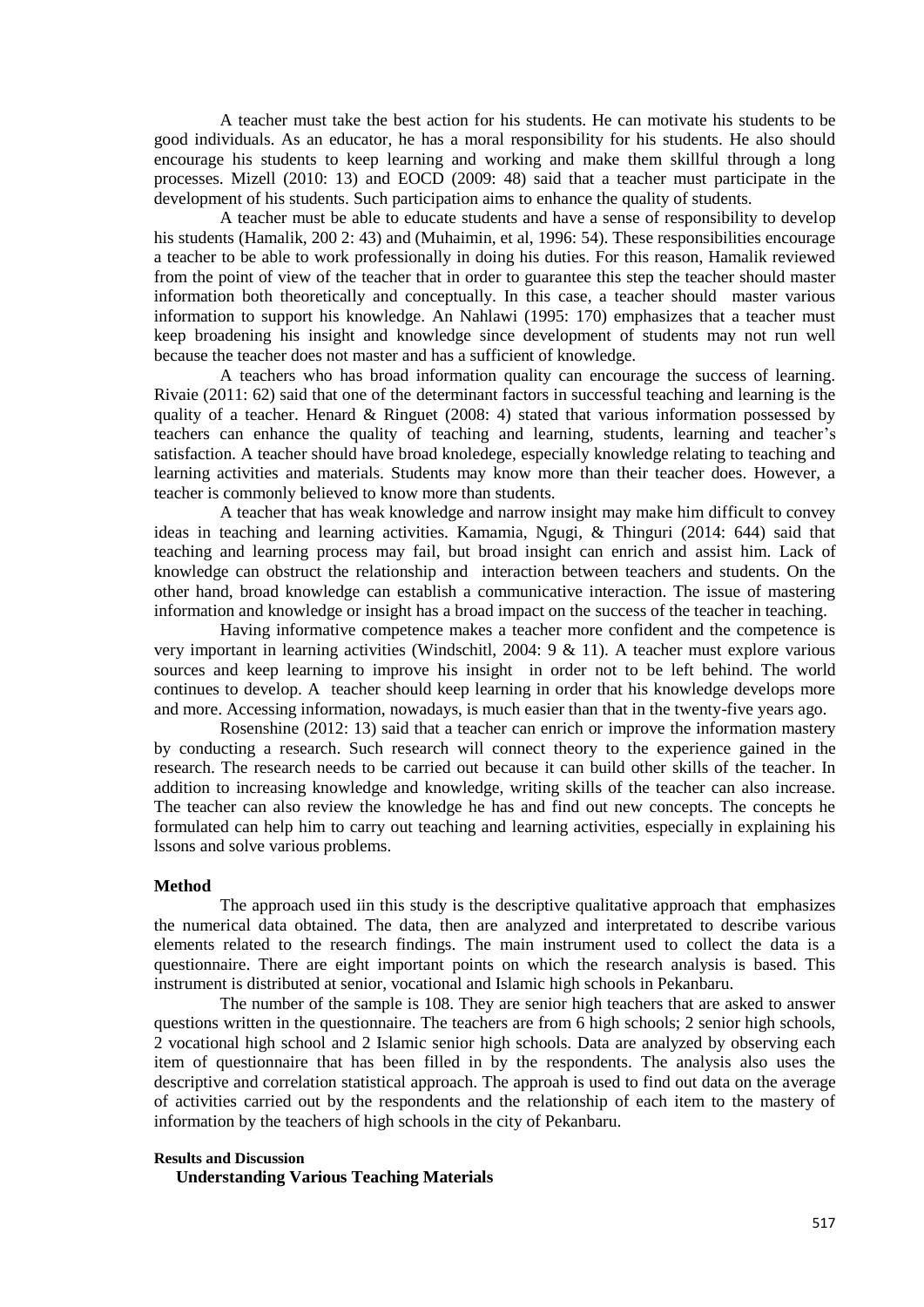Understanding various teaching materials is very important for a teacherr. A teacher must be able to compile and to design teaching materials. The distribution of data on understand various teaching materials can be seen in the following table:

| Tubic 1. Distribution Dutu on Chucristanum, Various Teaching Practitus |             |            |
|------------------------------------------------------------------------|-------------|------------|
| No.                                                                    | Description | Findings   |
|                                                                        | Average     | 4.78       |
| 2                                                                      | Value of r  | $0.436***$ |
| 3                                                                      | Never       | 0          |
| 4                                                                      | Rarely      | U          |
|                                                                        | Sometimes   | 0          |
| 6                                                                      | Often       | 22.2       |
|                                                                        | Always      | 77.8       |

**Table 1. Distribution Data on Understanding Various Teaching Materials**

Source: research data of 2018

From the above table, it can be seen that the activity of teachers is very high in understanding various teaching materials in which the average is 4.78 and the value of r is 0.436 \*\*. The table also shows that 22.2% of the respondents often and 77.8% of the respondents always learn and understand the teaching materials before teaching and learning activities run in a classroom. The data show that senior, vocational and Islamic high school teachers in Pekanbaru have made very good efforts in order to be succeed in teaching and learning activities. Weimer in Paolini (2015: 22) explained that understanding various teaching materials helps a teacher to improve his quality.

Understanding various teaching materials is very important for a teacher in carrying out his duties. Hackathorna et al (2011: 44) said understanding teaching materials comprehensively is a way to improve the ability of teachers. Learning activities can take place communicatively with broad insight and a ot of knowledge that a teacher has. Paolini (2015: 26-27) said that it is necessary to understand and develop insight and knowledge well. He, furthermore, said that insights and knowledge make a teacher easy to respond his students and confident in carrying out his duities.

#### **Reading Various Available Resources**

Reading should be a hobby so that it brings advantages to develop insights of readers. Reading is like a gateway to insights. Some people do not take formal education but they might have broad insight because they like reading. Therefore, a teacher should read a lot and reading should be a hobby of a teacher, not an obigation. The distribution of data of reading various available sources can be seen in the following table:

| Table 2. Distribution Data of Reading Various Avanable Sources |             |            |
|----------------------------------------------------------------|-------------|------------|
| No.                                                            | Description | Findings   |
|                                                                | Average     | 4.45       |
| 2                                                              | Value of r  | $0.551***$ |
| 3                                                              | Never       |            |
| 4                                                              | Rarely      |            |
| 5                                                              | Sometimes   | 4.6        |
| 6                                                              | Often       | 45.4       |
|                                                                | Always      | 50.0       |
|                                                                |             |            |

**Table 2. Distribution Data of Reading Various Available Sources**

Source: research data of 2018

Table 2 shows that the activity of teachers is very high in reading various available resources in which the average is 4.45 and the value of r is 0.551\*\*. The table also shows that 4.6% of the repondents sometimes, 45.4% of the repondents often, and 50% of the respondents always read various available sources, especially those related to their subjects. Reading varios available resources makes teachers' insight and knowledge develop. A teacher, as Park (2003: 190) suggested, should rea a lot to help him in teaching and learning process.

A source that has been read, can be forgotten. A teacher does not always remember what he reads. Acher, Arca, & Sanmart'i (2007: 405) said that it is no problem if a teacher forgets what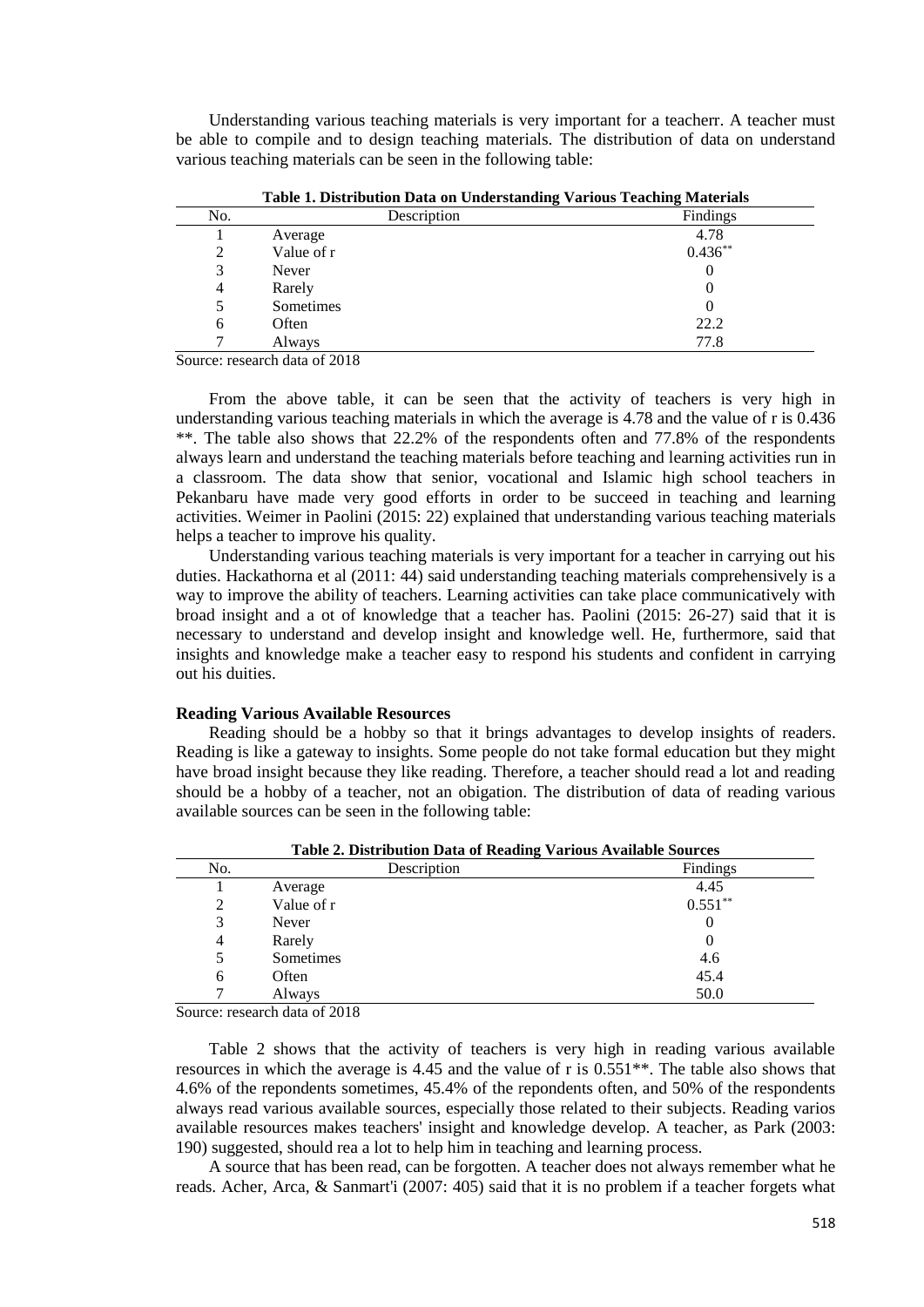has read, the important thing is that the teacher will read it repeatedly. A teacher should preparehimself. As a result, he not only understands what he reads but also anayzes, relates and even judges what he reads.

## **Searching for the Recent Information in Accordance with Current Development**

Information continues to spread through various media, let alone with the existence of online media. A teacher can follow developments and search for information according he needs. Getting the recent information makes a teacher's insight developed and broad. Teacher data distribution in searching for recent information in accordance with current development can be seen in the following table:

|                | Carrent Development |           |
|----------------|---------------------|-----------|
| No.            | Description         | Findings  |
|                | Average             | 4.36      |
| 2              | Value of r          | $0.610**$ |
| 3              | Never               | O         |
| $\overline{4}$ | Rarely              | 0         |
| 5              | Sometimes           | 4.6       |
| 6              | Often               | 54.6      |
|                | Always              | 40.7      |

| Table 3. Distribution Data of the Teachers in Searching for Recent Information in Accordance with |
|---------------------------------------------------------------------------------------------------|
| <b>Current Development</b>                                                                        |

Source: research data of 2018

Table 3 shows that the activity of teachers is very high in Searching for Recent Information in Accordance with Current Development in which the average is 4.36 and the value of r is  $0.610$ <sup>\*\*</sup>. The table also shows that 4.6% of the repondents sometimes, 54.6% of the repondents often, and 40.7% of the respondents always search for recent information to develop their insights and to master a topic. Carpenter II, Crawford & Walden (2007: 58-59) said that searching for or obtaining recent information, of course, makes a teacher developed and gives advantages to a tacher. It is important that a teacher be not left behind and the information obtained provides an important role for the advancement of knowledge of students and a teachers.

## **Searching for Information from Objective Sources**

A teacher must be able to identify whether informaion he obtains is true or not. Information that is classified as hoax is not meaningful for both teachers and students. By using his broad knowledge, a teacher can select or sort information well. A teacher must be able to obtain and select information from objective sources. The distribution data of the teachers in Searching for Information from Objective Sources can be seen in the following table:

|                        | Table 4. Distribution Data of the Teachers in Searching for Information |  |
|------------------------|-------------------------------------------------------------------------|--|
| from Objective Sources |                                                                         |  |

| mom objective bources |             |           |
|-----------------------|-------------|-----------|
| No.                   | Description | Findings  |
|                       | Average     | 4.28      |
| 2                     | Value of r  | $0.603**$ |
| 3                     | Never       | U         |
| 4                     | Rarely      |           |
|                       | Sometimes   | 6.5       |
| 6                     | Often       | 59.3      |
|                       | Always      | 34.3      |

Source: research data of 2018

Table 4 shows that the activity of teachers is very high in Searching for Information from Objective Sources in which the average is 4.28 and the value of r is 0.603\*\*. The table also shows that 6.5% of the repondents sometimes, 59.3% of the repondents often, and 34.3% of the respondents always search for information from objective sources. A teacher does need to think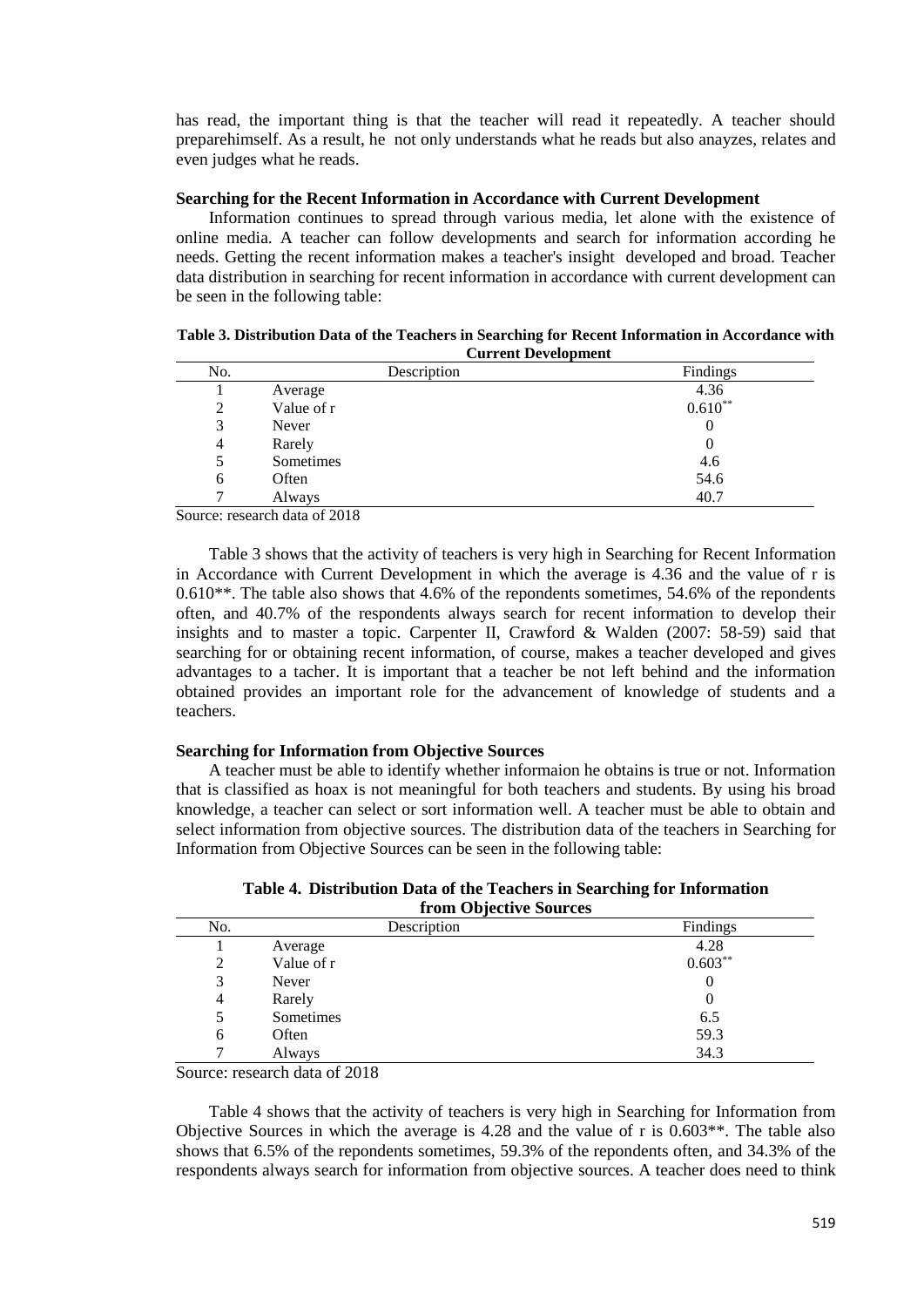about information he obtains. It is objective, the information given to students will be meaningful and true. Nowadays, there is no guarantee that information that spreads to various media is true. For this reason, Zaliwski (2011: 78-79) said that the issue of objective or subjective information can be traced, even though the truth of information has dimensions. Therefore, the role of the teacher is very necessary to identify information that spreads is objective or not.

## **Reading the Latest Sources**

A teacher needs to obtain lates sources to improve his knowledge reference. The broader the insight that a teacher has, the more critical the teacher is to cope with various problems he encounters. A teacher can obtain latest sources from libraries, bookstores, and online media. Obtaining latest sources can improve the ability of a teacher. The distribution data of the teachers in Reading the Latest Sources can be seen in the following table:

**Table 5. Distribution Data of the Techers in Reading the Laatest Sources Sources**

| 4.04<br>Average<br>$0.605**$<br>Value of r<br>2<br>3<br>Never<br>$\bf{0}$<br>Rarely<br>1.9<br>4<br>19.4<br>Sometimes<br>5<br>51.9<br>Often<br>6<br>26.9<br>Always | No. | Description | Findings |
|-------------------------------------------------------------------------------------------------------------------------------------------------------------------|-----|-------------|----------|
|                                                                                                                                                                   |     |             |          |
|                                                                                                                                                                   |     |             |          |
|                                                                                                                                                                   |     |             |          |
|                                                                                                                                                                   |     |             |          |
|                                                                                                                                                                   |     |             |          |
|                                                                                                                                                                   |     |             |          |
|                                                                                                                                                                   |     |             |          |

Source: research data of 2018

Table 5 shows that the activity of teachers is very high in Reading the Latest Sources in which the average is 4.04 and the value of r is  $0.605**$ . The table also shows that 1.9% of the respondents rarely, 19.4% of the repondents sometimes, 51.9% of the repondents often, and 34.3% of the respondents always read the latest sources. Reading the latest sources aims to obtain the latest and corret references. This activity can be used as an observation (Retnowati, 2009: 35) to find out information that continues to grow. A teacher can use reliable sources to establish his insight.

# **Studying the Concepts of Teahing and Learning**

The success of a teacher in carrying out his duty is inseparable from understanding the concepts of teaching and learning. Teachers must preare himself with understanding of the concept of teaching and learning. Understanding the concept can help a teacher succeed in achieving learning objectives, including the curriculum and learning model. The distribution data of the teachers in Studying the Concepts of Teaching and Learning can be seen in the following table:

| No. | Description | Findings            |
|-----|-------------|---------------------|
|     | Average     | $3.69$<br>$0.616**$ |
| 2   | Value of r  |                     |
| 3   | Never       |                     |
| 4   | Rarely      | 3.7                 |
| 5   | Sometimes   | 30.6                |
| 6   | Often       | 58.3                |
| ⇁   | Always      | 7.4                 |
| - - | .<br>------ |                     |

**Table 6. Distribution Data of the Teachers in Studying the Concepts of Teaching and Learning**

Source: research data of 2018

Table 6 shows that the activity of teachers is high in Studying the Concepts of Teaching and Learning in which the average is 3.69 and the value of r is 0.616\*\*. The table also shows that 3.7% of the respondents rarely, 30.6% of the repondents sometimes, 58.3% of the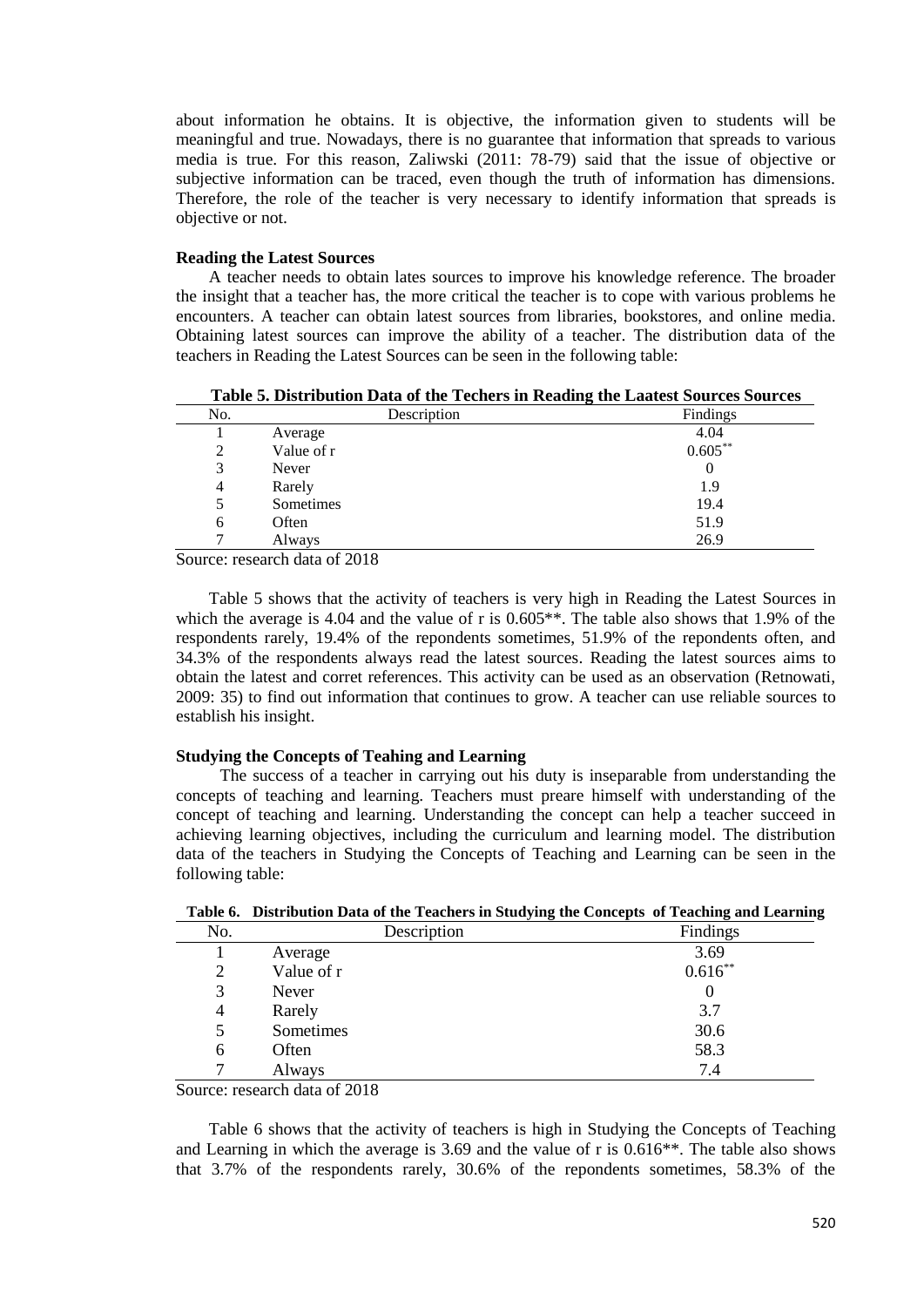repondents often, and 7.4% of the respondents always study the concepts of teaching and learning. A teacher should master the concepts of teahing and learning. Nowadays, At present, more and more issues dealing with teaching and learning come out. Therefore, Insights and knowledge that a teacher has are very helpful in carrying out teaching and learning activities both in class and outside the classroom. Hanafy (2014: 74) said that teachers need to understand these concepts as the basis for implementing teaching and learning activities. In addition, Kamamia, Ngugi, & Thinguri (2014: 644) said that understanding the concepts will assure of the quality of teaching and learning, both for teachers and students.

## **Attending Training, Workshops and Seminars**

Attending training, workshops and seminars is very important to improve insights of a teacher. A teache may get a lot information that support him in teaching and learning activities. In addition, a teacher may get new information and experience that he probably cannot get from written sources. The distribution data of the teachers of Attending Training, Workshops and Seminars can be seen in the following table:

**Table 7. Distribution Data of the Teachers of Attending Training, Workshops and Seminars**

| No.            | Description | $\cdot$<br>Findings  |
|----------------|-------------|----------------------|
|                | Average     | $3.62$<br>$0.625***$ |
| 2              | Value of r  |                      |
| 3              | Never       | U                    |
| $\overline{4}$ | Rarely      | 2.8                  |
| 5              | Sometimes   | 42.6                 |
| 6              | Often       | 44.4                 |
|                | Always      | 10.2                 |

Source: research data of 2018

Table 7 shows that the activity of teachers is high in Attending Training, Workshops and Seminars in which the average is 3.62 and the value of r is 0.625\*\*. The table also shows that 2.8% of the respondents rarely, 42.6% of the repondents sometimes, 44.4% of the repondents often, and 10.2% of the respondents always attend training, workshops and seminars. However, not all of the teachers attended them, It happened because the teachers did not have a lot of time and opportunities. Nevertheless, attending training, workshops and seminars is very important to enhance the quality and to improve the ability of teachers. Uche in Essien, Akpan, & Obot (2016: 31) said that these activities can facilitate and maximize the teachers' skills.

## **Writing Scientific Works**

Writing a scientific work is a problem for many teachers. A teacher should be able to write a cientific work. A lot of avantages can be obtained from writing a scientific work. Insight of the teacher will broad. When writing, a teacher is required to read a lot to express his ideas. A research carried out by a teacher will result in research findings that will not be obtained without carryng out a research. Writing scientific works enables a teacher to master a lot of information that can help him doing teaching and learning activities. The distribution data of teachers in Writing Scientific Works can be seen from the following table: Table 8. Distribution Data of The Teachers of Writing Scientific Works

| No. | acre of Broardenburg Bara or The Teachers of Winning Berename World<br>Description | Findings  |
|-----|------------------------------------------------------------------------------------|-----------|
|     | Average                                                                            | 2.38      |
| 2   | Value of r                                                                         | $0.582**$ |
| 3   | Never                                                                              | 26.9      |
| 4   | Rarely                                                                             | 26.9      |
| 5   | Sometimes                                                                          | 28.7      |
| 6   | Often                                                                              | 16.7      |
|     | Always                                                                             | 0.9       |

Source: research data of 2018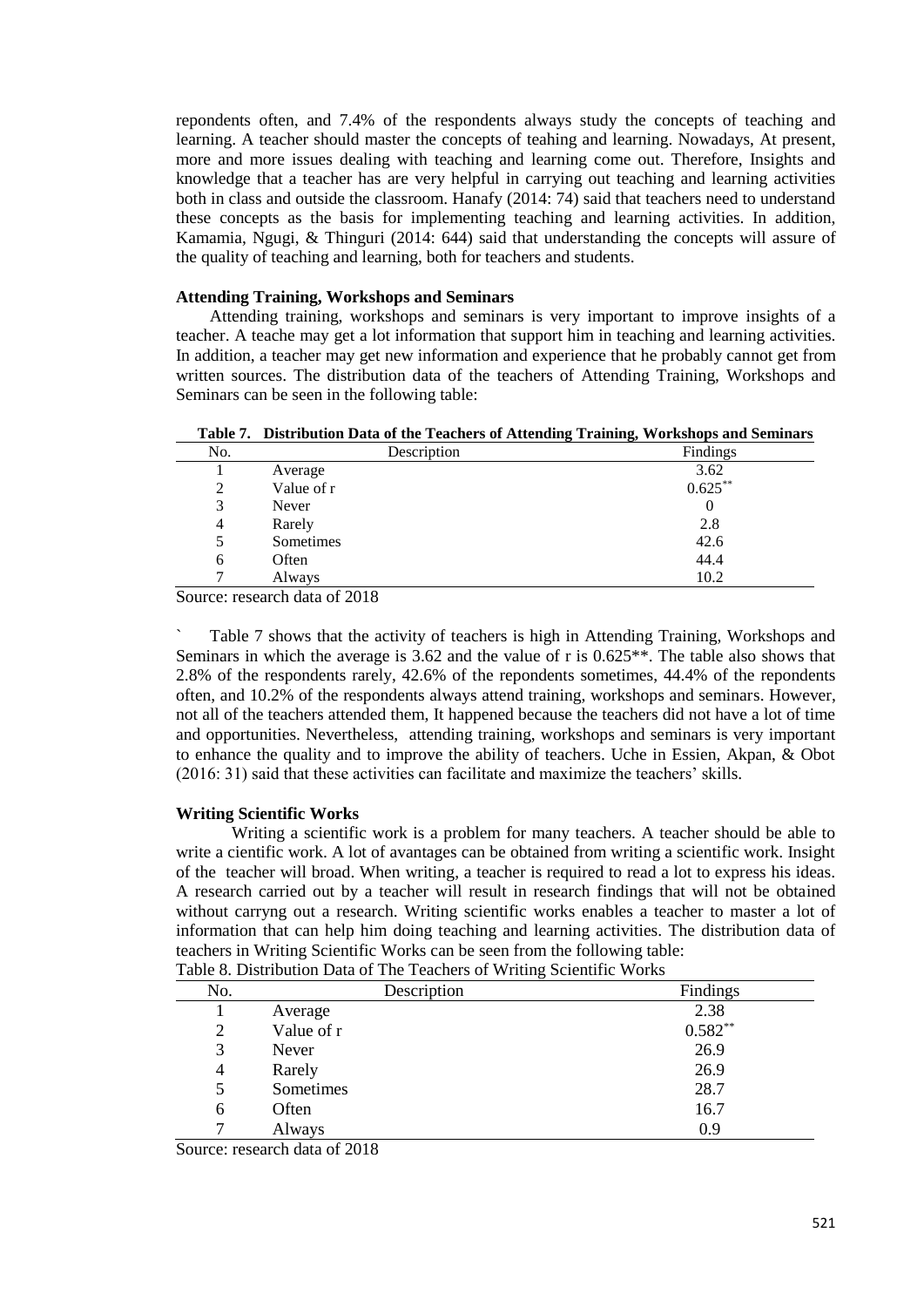Table 8 shows that the activity of teachers is low in Writing Scientific Works in which the average is 2.38 and the value of r is 0.582\*\*. The table also shows that 26.9% of the respondents never, 26.9% of the respondents rarely, 28.7% of the repondents sometimes, 16.7% of the repondents often, and 0.92% of the respondents always write scientific works. A teacher shoud be accustomed to writng scientific works and there shoud be a good standard for writing scientific works. The data show that the teachers should be encouraged to write scientific works. To cope with this problem, Forlin (2012) said that teachers, basiclly, require services and training - writing scientific works. Cochran-Smith & Lytle (1993: 43) said that in order to mprove insights of a teacher, he needs to express his ideas critically and write his ideas in scientific works. Writing and publishing scientific works are very good steps to increase the mastery of information and improve the image of a teacher that is innovative and productive.

Furthermore, based on the average approach, efforts done by senior,vocational and Islamic high school teachers in information mastery to succeed in the implementation of teaching and learning activities can be seen from the following figure:

Figure 1. The Information Mastery by the Teachers to Succeed in Teaching and Learning



#### **Conclusion**

The research findings reveal that a teacher is required to improve and broaden his insights to support teaching and learning activities. A successful teacher should not only understand the strategies and learning models but also master adequate information. In addition, a teacher should have the pedagogic competence. He should have broad insight that enables him to transfer his knowledge to students. It is beieved that a teacher is a person who can answer questions and cope with various problems that students have. A teacher should prepare himself various information so that the teaching learning process can run interactively and effectively.

In addition, the strategies used by the teachers in information mastery to succeed in teaching and learning activities are understanding various teaching materials, reading various